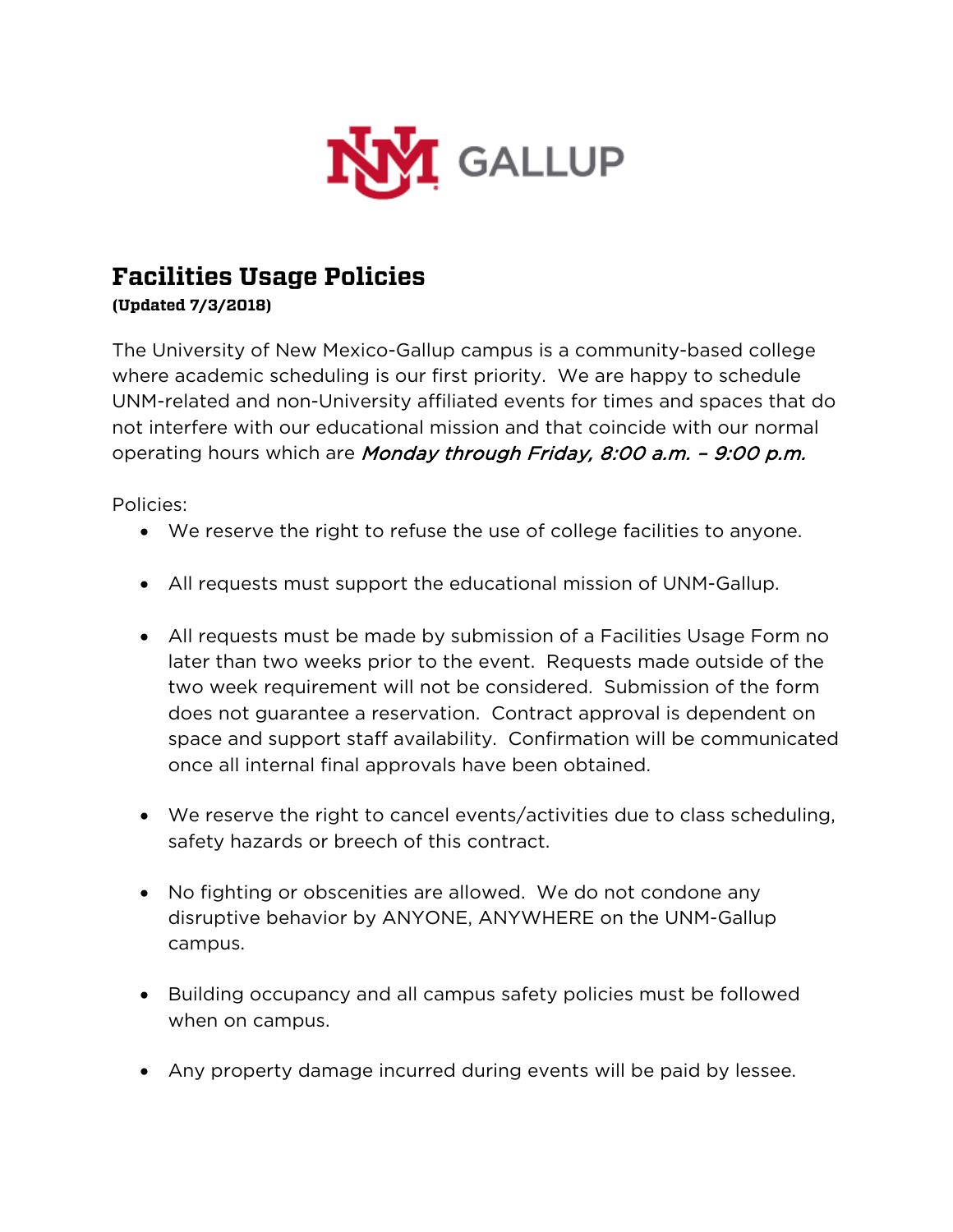- Non-UNM affiliated individuals or groups must provide a proof of insurance certificate indicating single-liability insurance in which the University of New Mexico is named as an additional insured in the amount of \$1 million covering bodily injury, including death and property damage. UNM-Gallup will not be held responsible for any accidents or loss of property.
- Food sales may be prohibited by outside groups if they are in direct competition with our on-site food vendor or student organizations. All food vendors must comply with local and state food handlers' requirements.
- If the event will involve the showing or use of copyrighted films or materials, a copy of approval from copyrighting institution will be required prior to approval.
- UNM-Gallup reserves the right to move a group to another space that adequately meets their needs.

Prohibited are:

- Endorsing UNM-Gallup to a particular political group, religious affiliate or educational program that conflicts with programs offered by this college.
- Programs that interfere or disturb classes or college sponsored activities.
- Alcohol, illegal drugs and smoking.
- Food and drink in the Auditorium, Computer Labs, Library or Gymnasium.

Cancellation policy:

- Events may be cancelled due to weather or safety-related campus closure or other conditions beyond reasonable control of UNM-Gallup.
- Cancellation by lessee within 24 hours of the event will allow for return of rental fees less a 10% processing fee.